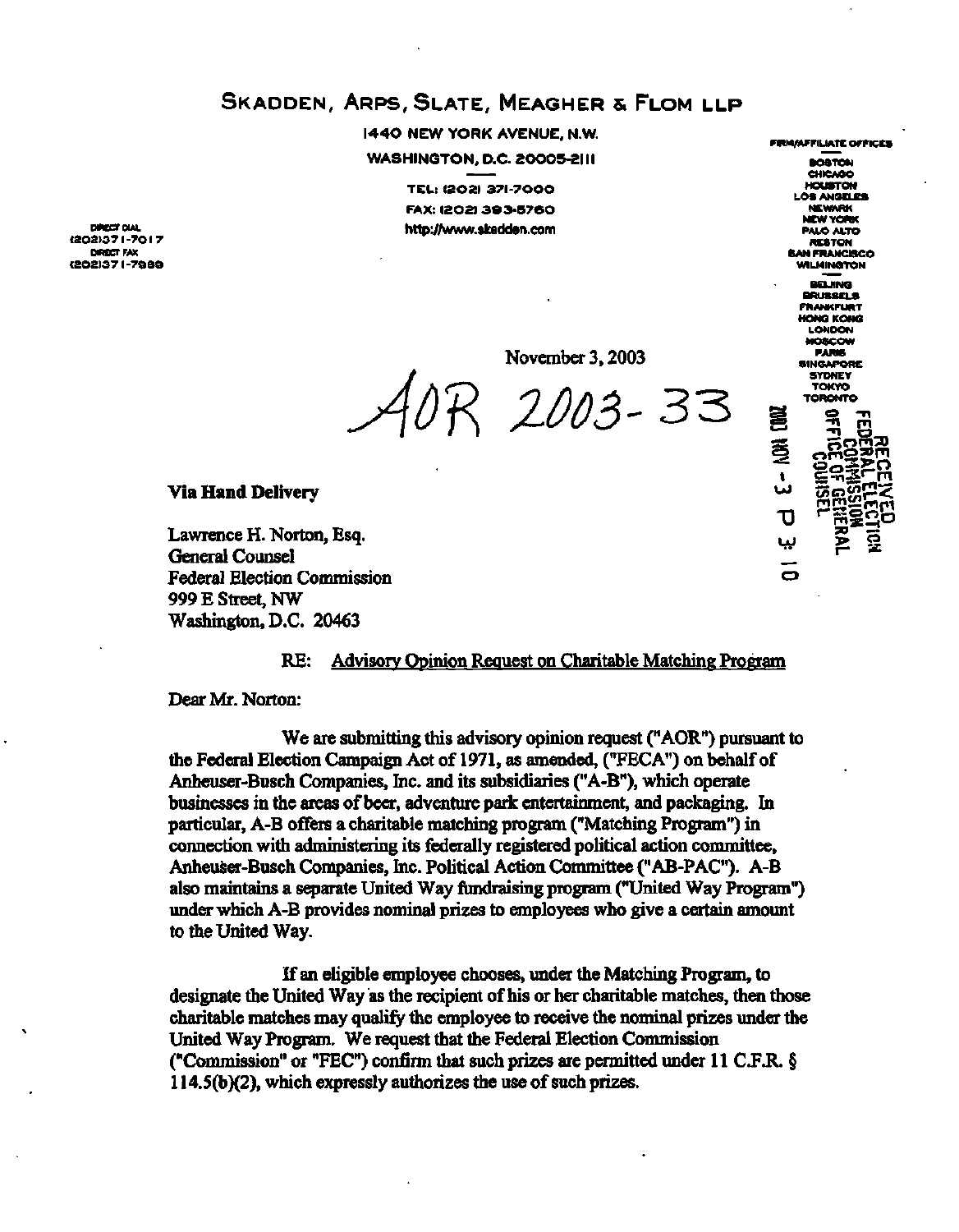#### **I. Description of the Facts**

A-B has operated the AB-PAC for the last 25 years. Since approximately 1989, A-B decided to institute the Matching Program under 11 C.F.R. § 114.5 in an attempt to properly encourage a higher level of AB-PAC participation among its eligible employees. Under the Matching Program, if an eligible employee makes a contribution to the AB-PAC, A-B matches that contribution, dollar-fordollar, by making a donation to a charity in the same amount as the PAC contribution and in the name of the eligible employee. Other than the requirement that the charity be exempt from federal income taxes under Section 501(c)(3) of the Internal Revenue Code, the eligible employee is free to choose the charity to which the matching donation is to be made. Indeed, since the implementation of the Matching Program, A-B has, at the designation of its eligible employees, made matching donations to nearly 800 different charitable organizations, unrelated to the United Way.

Because of its sense of civic responsibilities, A-B has maintained the United Way Program at its St. Louis Headquarters for at least 25 years. Under this Program, A-B provides nominal prizes to employees who donate a certain amount to the United Way. Specifically, if an employee donates \$100 or more to the United Way, the employee is provided a beer ticket entitling him or her to a free case of beer. The case of beer typically costs A-B no more than \$10.<sup>1</sup> Moreover, if an employee donates a certain percentage of his or her salary to the United Way, the employee is considered as a "Fair Share" participant and is provided an item such as a beer stein, plaque or wall print with a cost ranging from \$30 to \$52, including packing and shipping.<sup>2</sup> Under no circumstances does the portion of the cost of any of these prizes, that is attributable to the matching donations made under the Matching Program, exceed one-third of the PAC contributions that are matched. Please note that the A-B employees who administer the United Way Program are not involved in administering the AB-PAC or the Matching Program, and the employees

 $\mathbf{1}$ Please note that A-B provides all of its employees with two free cases of beer every month just for being an employee and regardless of whether they donate to the United Way.

 $\mathbf{2}$ The percentage at which an employee qualifies as a "Fair Share" participant is determined based on a sliding scale depending on the employee's salary level. For example, for employees who are eligible to contribute to the PAC, the threshold for "Fair Share" participation ranges from 1.1% to 1.8% of the employee's salary.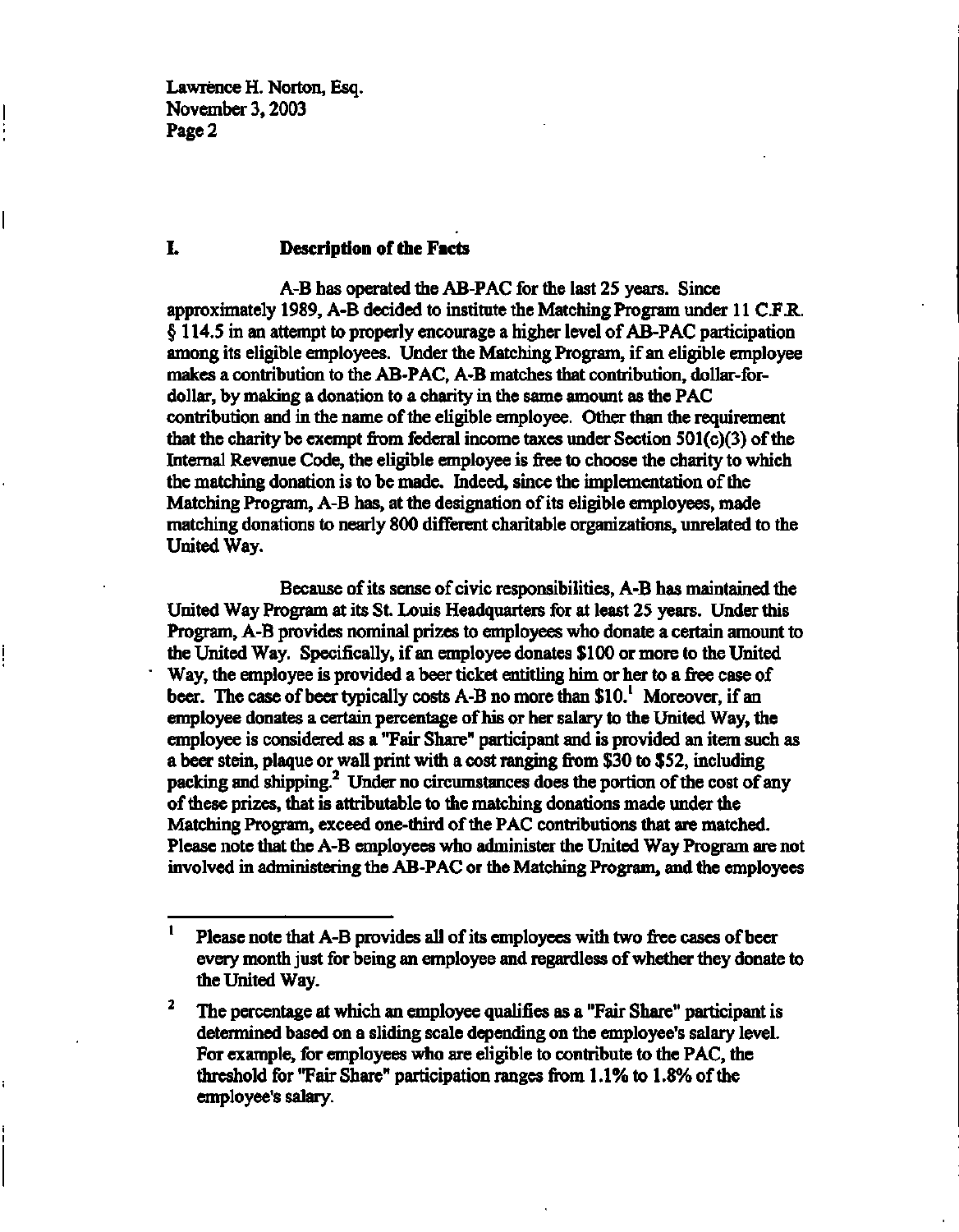who administer the AB-PAC and the Matching Program are not involved in developing or administering the United Way Program.

Prior to 2002, there was no interaction whatsoever between the Matching Program and the United Way Program. Indeed, if an employee contributing to the PAC directed his or her charitable match donation to go to the United Way, that matching donation did not count toward the employee's thresholds for qualifying for the prizes under the United Way Program (i.e.. the free case of beer and the stein or wall print). However, in 2002, A-B started to count such matching donations made to the United Way, along with the employee's direct donations to the United Way, toward those prize thresholds. Please note that A-B does not provide prizes in connection with donations to any charity, other than the United Way, as described above. Moreover, a contributor to the AB-PAC is not permitted to take a tax deduction or realize any other financial benefit as a result of a matching donation made by A-B to a charity, including, but not limited to, the United Way.

## **II. The United Way Program Prizes Should Be Permitted**

The Commission has in past advisory opinions approved charitable matching programs, similar to the one described above, as long as neither the company, the PAC, nor the charity provides the PAC contributor "a financial, tax, or other tangible benefit." FEC, AO 2003-4. See also FEC AOs 1994-7,1994-6,1994- 3,1990-6,1989-9,1989-7,1988-48,1987-18, and 1986-44. There is no tax or financial benefit at issue in this case. As for whether there is a "tangible benefit," the Commission has not interpreted the meaning of that term nor has it had the opportunity to apply the term to any facts.

However, the Commission has made clear that the above prohibition on "tangible benefits" is based on the FEC rule prohibiting a corporation from exchanging its treasury funds for voluntary PAC contributions. See, e.g.. FEC AO 2003-4 (citing 11 C.F.R. § 114.5(b)). In particular, that Rule prohibits a corporation from paying an employee "for his or her contribution through a bonus, expense account, or other form of direct or indirect compensation." 11 C.F.R. § 114.5(b)(1). The Rule does not contemplate prohibiting nominal prizes such as those provided indirectly under the separate United Way Program. Indeed, the Rule goes on to expressly permit a corporation to use a fundraising device for its PAC which involves a prize as long as the prize is not disproportionately valuable,  $i.e.,$  the cost of the prize does not exceed one-third of the contributions raised (the "One-Third Exemption"). 11 C.F.R. § 114.5(b)(2). See also FEC AO 1981-40 (The Commission opined that prizes may be provided to employees in exchange for their contributions to the PAC as long as the cost of those prizes does not exceed one-third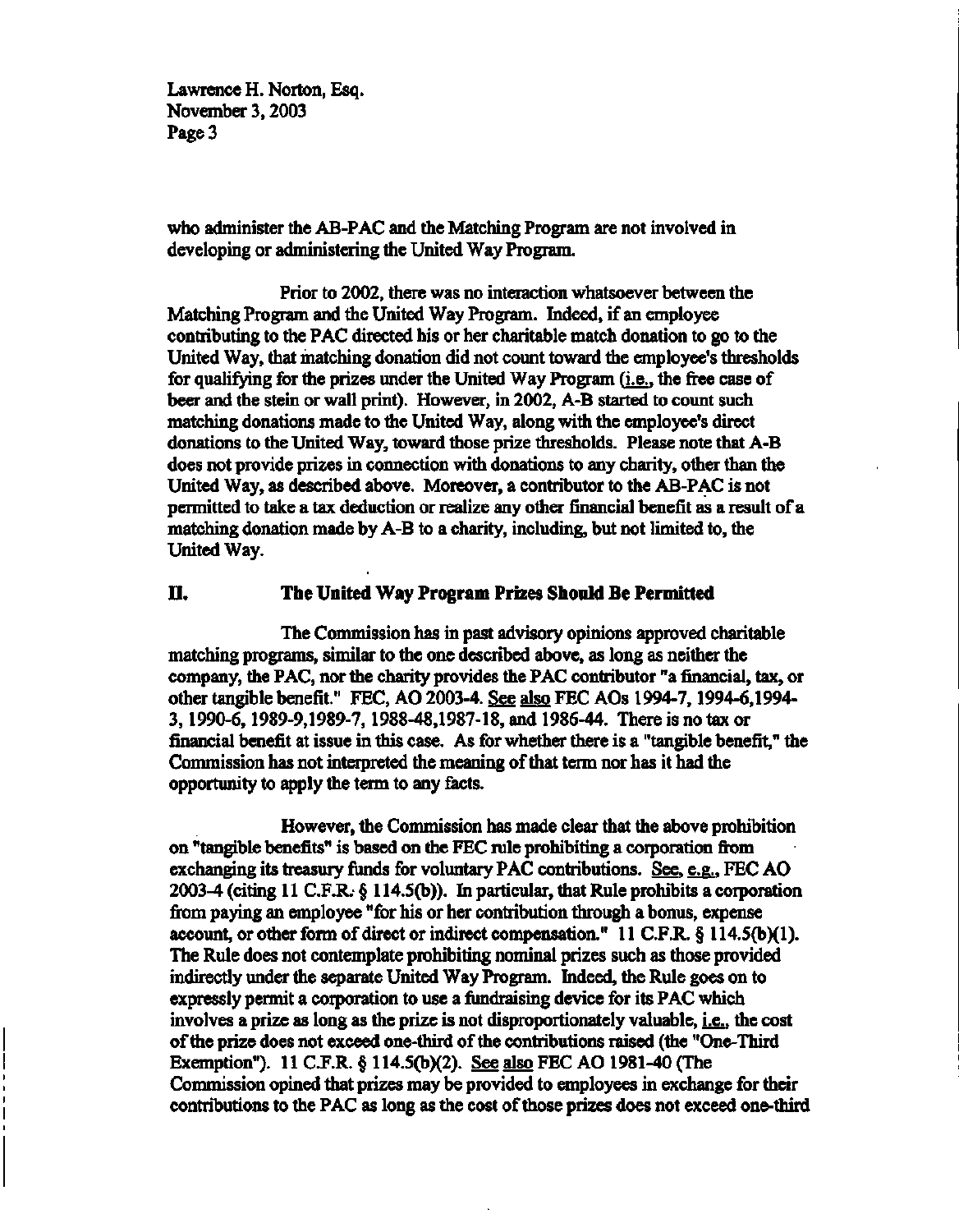**of the contributions raised). Thus, in determining whether a prohibited "tangible benefit" has been provided in connection with a charitable matching program, FEC rules mandate that prizes falling within the One-Third Exemption be permitted.** 

**This conclusion is also consistent with the purpose of the FEC Rule. Indeed, as described above, the purpose of 11 C.F.R. § 114.5(b) is to prohibit a corporation from essentially converting its corporate funds into individual employee contributions. As recognized by the FEC in its promulgation of the One-Third Exemption, nominal prizes (such as the United Way Program prizes) are not valuable enough to either directly or indirectly compensate an employee for his or her PAC contribution. Rather, they are merely tokens of appreciation from the corporation for an employee's donation to the charity.<sup>3</sup> Moreover, if the Commission were to conclude otherwise, it would lead to the anomalous result that a corporation may provide employees with a prize directly in exchange for a PAC contribution (under the One-Third Exemption) but may not provide such prize indirectly through a charitable matching program. Such contradictory application of the law is unjustifiable under either the language or purpose of the FEC rules.** 

**In the present case, the portion of the cost of any United Way Program prize that is attributable to the donations made under the Matching Program, is well within the One-Third Exemption. A-B would like to continue maintaining the Matching Program and United Way Program for its eligible employees. A proper reading of the applicable Commission rule and its purpose should not warrant a change in either of those Programs. Nevertheless, out of an abundance of caution, A-B has, pending the outcome of this AOR, ceased its practice of counting the Matching Program donations to the United Way toward the thresholds for qualifying an employee for the United Way Program prizes. Thus, we request that the Commission issue an advisory opinion confirming the permissibility of these prizes.** 

<sup>3</sup> **Please note that of the over 2,800 A-B employees who contributed to the AB-PAC in 2002, less than 20% designated the United Way under the Matching Program. This further illustrates the proper purpose, intent and separation of the two programs.**